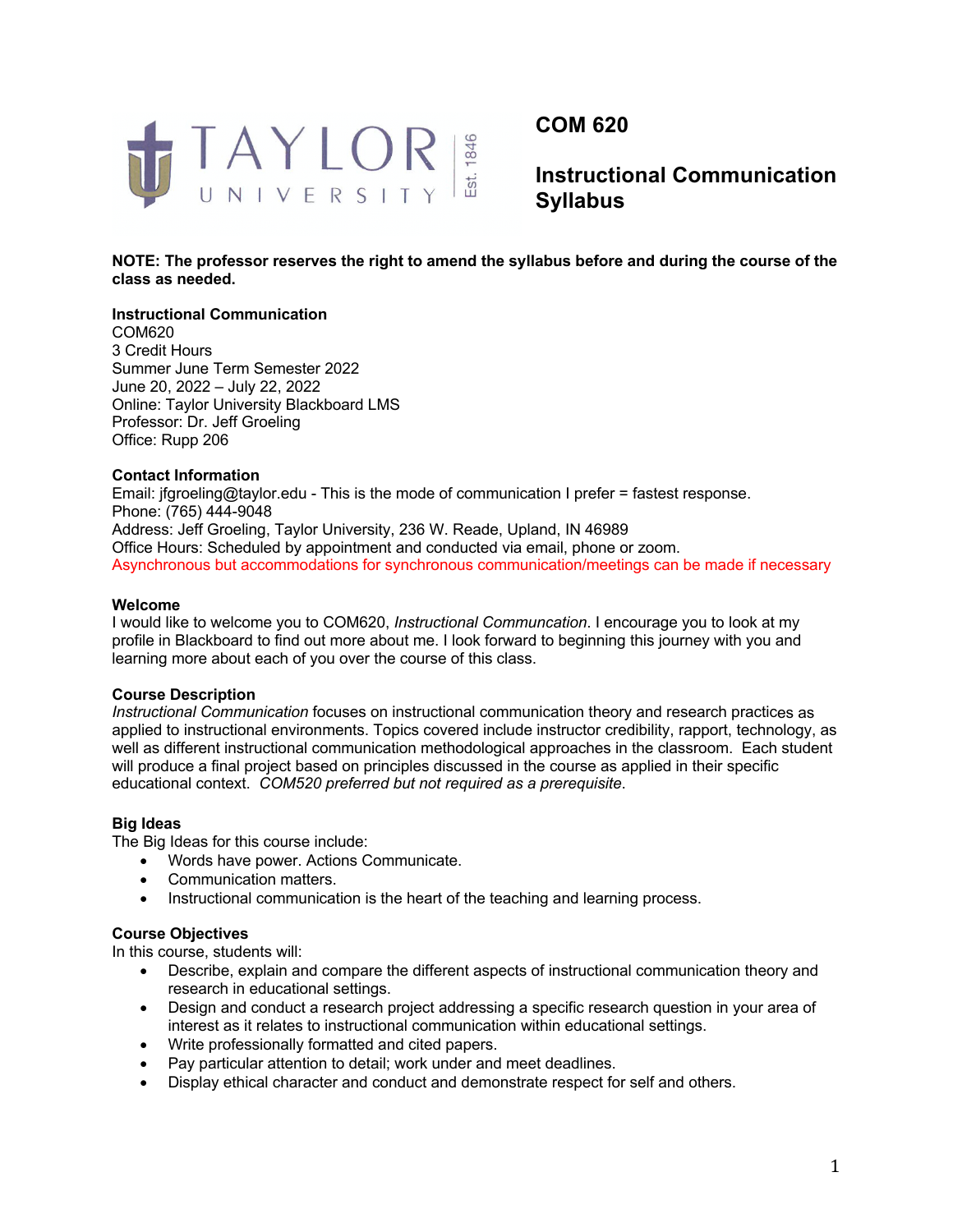### **Required Readings**

Houser, Marian L (Editor), Hosek, Angela (Editor). (2017). *Handbook of Instructional Communication: Rhetorical and Relational Perspectives*. New York, NY: Routledge. ISBN 978-1138729445 - Some required readings may be provided via Blackboard within the context of the course or in cooperation with the library.

### **Expectations:**

# **Instructor Expectations**

Grading time: All assignments (except the final project) are due on the assigned dates by midnight. They will be graded as soon as possible. Contact time: Outside of class you can usually expect a response to your contact within 24 hours—oftentimes the response will be much quicker.

### **Student Expectations**

Classroom/Project expectations: Your participation grade will be based on the level and quality of interaction from each of you as well as the interaction between each of you and not just with myself. Your participation grade is based on my qualitative assessment of your contribution to class discussion and a quantitative measure of your engagement with the class.

Attendance expectations: My hope for this class is that it be one that you look forward to coming to, not be a class where you HAVE to be there. It is about attitude. If there is an issue where you may miss class, I expect you to inform me ahead of time preferably via email. Whether or not you are in class, your assignments are due when specified. Your presence in the class will be incorporated in as part of your participation grade for that module.

# **Academic integrity:**

Plagiarism Definition: In an instructional setting, plagiarism occurs when a person presents or turns in work that includes someone else's ideas, language, or other (not common-knowledge<sup>1</sup>) material without giving appropriate credit to the source. Plagiarism will not be tolerated and may result in failing this course, and may also result in further consequences as stipulated in the Taylor catalog: http://www.taylor.edu/academics/registrar/catalog.shtml

Academic dishonesty constitutes a serious violation of academic integrity and scholarship standards at Taylor that can result in substantial penalties, at the sole discretion of the University, including but not limited to, denial of credit in a course as well as dismissal from the University. In short, a student violates academic integrity when he or she claims credit for any work not his or her own (words, ideas, answers, data, program codes, music, etc.) or when a student misrepresents any academic performance. Please see the academic catalog for a complete statement:

http://www.taylor.edu/academics/registrar/catalog.shtml Writing assignments will be submitted through the SafeAssign tool in Blackboard and will be checked for plagiarism.

**Equipment/Materials:** Students will need access to the Internet and a computer that can play audio and video files. Students will also need software that can read Microsoft Office files and Adobe Acrobat.

The **Zondervan Library** will assist you in discovering, obtaining, and evaluating information and resources for papers, projects, and other academic work. Don't get frustrated. **Zondervan librarians can help you find what you need!** Research assistance in-person is available at the *Ask* **desk** (near the

<sup>1</sup> **Common knowledge** means any knowledge or facts that could be found in multiple places or as defined by a discipline, department, or faculty member.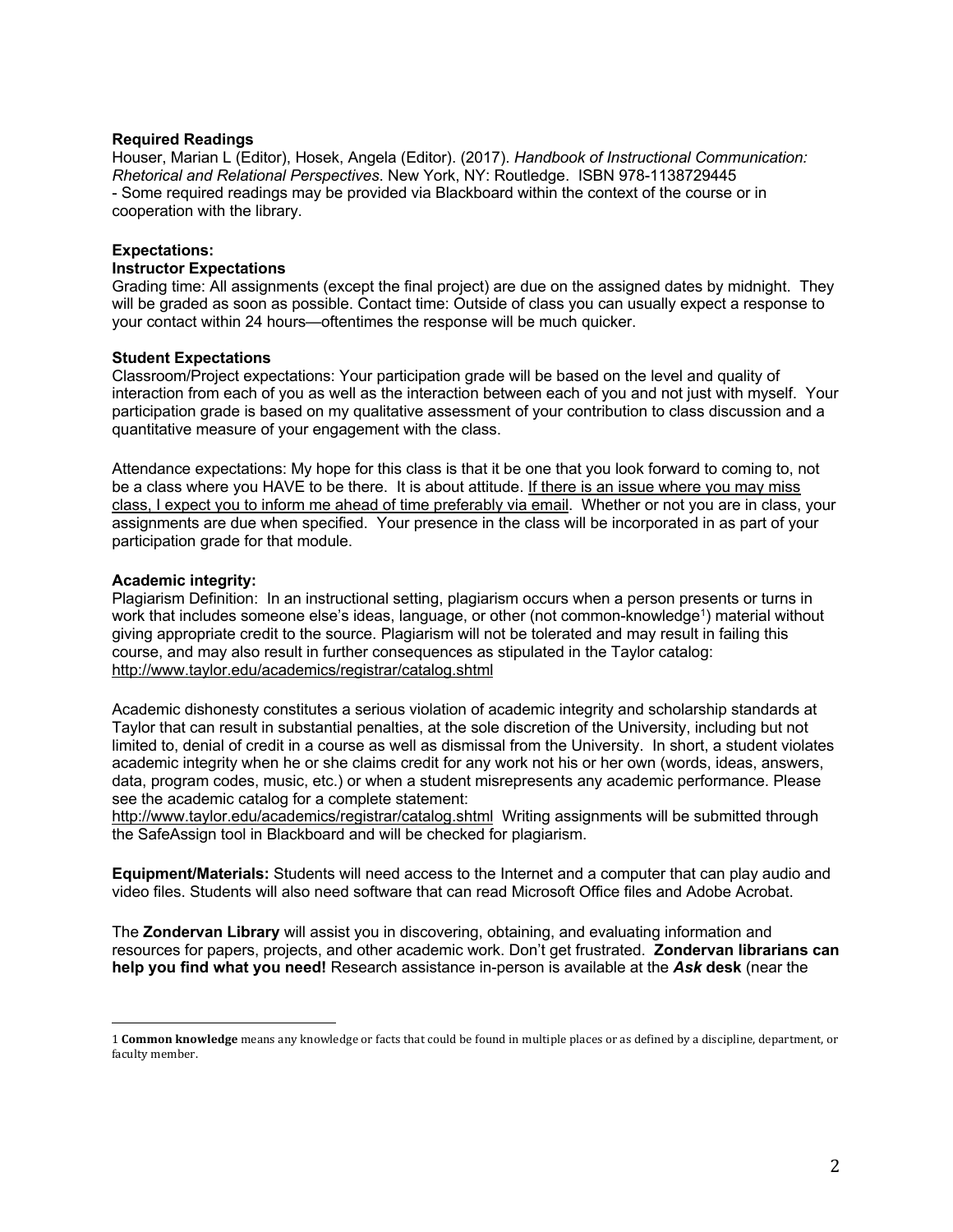library's main entrance) most hours that the Library is open. You can also get assistance through email: zonlib@taylor.edu or phone: 765-998-4357.

# **Academic Support Resources:**

- **Academic assistance.** The Academic Enrichment Center provides individualized academic skills help (e.g. test preparation, note taking, planning, etc.). Contact Dr. Scott Gaier, scgaier@taylor.edu.
- **Tutoring.** Peer tutoring services and study tables provides free help to students in most content areas. For further information contact Darci Nurkkala, drnurkkala@taylor.edu.
- **Students with special needs.** The Academic Enrichment Center provides a variety of services for students who have disabilities. This includes, but is not limited to mental/emotional, physical, and learning disabilities. Contact Dr. Scott Barrett, scott barrett@taylor.edu, to learn more. If you need accommodations due to a disability, please see me (your professor) so that I can help accordingly.
- **Writing Center.** Writing Center tutors can help you on all of your writing in any stage of your writing process, but they will usually focus on content and organization before they look at grammar and style. Expect to be actively involved during your session, whether you are developing a better thesis, reorganizing your main points, or consulting a style manual to understand formatting rules. To arrange an appointment visit taylor.mywconline.com.

**Instructional Techniques** include demonstration, discovery, inquiry, lecture, recitation and simulation (for definitions, see http://ualr.edu/crgrable/id93.htm).

# **Grading Expectations:**

- Graduate-level work principles include:
- · Synthesis and application of abstract concepts.
- · Critical thinking and personal conclusions.
- · Structuring and presentation of clear arguments with supporting data and rationale.
- · Depth and accuracy of research.
- · Analysis of advantages and disadvantages of multiple theories.
- · Professionalism and creativity in written and verbal presentation.
- · Articulation of practical applications and strategies.
- · Graduate level research and writing skills.
- · Respectfulness and professionalism in dialogue and discussion.

Letter Grade "A": Outstanding work - thoughtful, comprehensive and insightful, demonstrating clearly that old and new ideas are continuously being tested, that reading assignments have been understood and interpreted appropriately in discussions and / or papers, and that the integration of readings, class discussions, and projects indicate a clear grasp of the topics at hand. Innovative thinking and approach is evident throughout.

Letter Grade "B": Good work that clearly demonstrates an ability to connect course materials with personal and professional life. Written papers show a clear grasp of key points, and class commentary demonstrates an ability and willingness to try and play with new ideas.

Letter Grade "C": Average work that reflects some understanding of the materials. Assignments fulfill basic requirements and show an understanding of key points. Class commentary helps build and extend discussion around the topic at hand.

### **Grading:**

Papers and projects will be graded on content, style, and attention to instructions given. Percentage values of assignments are listed in this syllabus.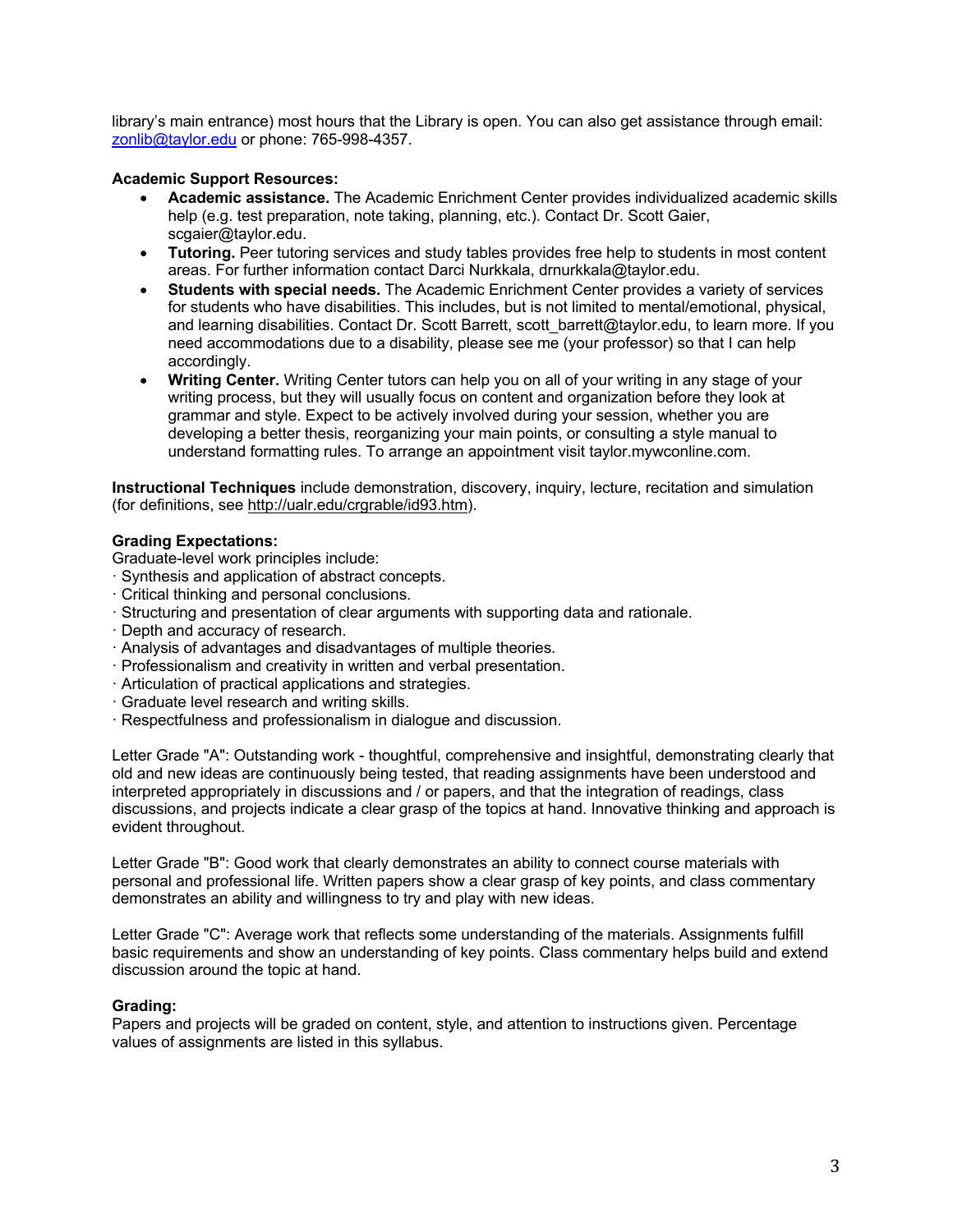**Late Policy:** Assignments will be taken down after their due dates. If an assignment is not completed by the due date, students will not receive credit for the assignment. Please ensure that you work ahead and complete assignments on time.

**Course Evaluations:** All students are expected to fill out a course evaluation at the end of the class. These evaluations are online and should be completed immediately when students are reminded via email by the evaluation administrators.

# **Evaluation scoring (proportions out of 100%):**

# **10% - Class Participation**

Instructor grade based on class participation and interaction. I will be assigning a participation grade based on the level and quality of interaction from each student as well as the interaction between students (not just the instructor). Your participation grade is based on my qualitative assessment of your contribution to class discussion and a quantitative measure of attendance. You are expected to be engaged and involved with class. This means that you are to read the assigned articles or chapters, have your assignments done on time, and be fully prepared to take part in any class activities. It also means you are to be respectful of your classmates.

# **30% - Discussion Board Interaction**

You will be expected to participate regularly in the Blackboard discussion board. The discussion board will be evaluated each module based on the quantity and quality of your posts. I do not expect you only to respond to me, but also to your classmates. I also do not want to carry the brunt of the conversation. Each module I will post several questions from the readings that I feel are important to which you should respond.

# **30% - Interview report**

Over the course of this class you will schedule and conduct an interview with an individual that demonstrates excellent instructional communication skills in the classroom. After conducting the interview, you will submit a three page report that summarizes the interview. Your questions should revolve around their rhetorical and relational approach to instructional communication in the classroom. Please refer to concepts from the textbook in your report. Additionally, include the questions you asked and a please provide a transcription/summary for the interview in an appendix of your report.

# **30% Final Project**

A final project on whatever topic you are interested in related to communication in the classroom will be required for completion of the course. Students will work with the professor to determine an appropriate project that is beneficial to the student in their specific context. Criteria for grading will be determined by the professor in collaboration with the student depending on the nature of the final project. As part of the final project, a summary of the project will be submitted to Blackboard.

### **Grading Scale**

| A    | 93-100%   | А- | $90 - 92.99\%$ |    |           |
|------|-----------|----|----------------|----|-----------|
| B+   | 88-89.99% | в  | 83-87.99%      | B- | 80-82.99% |
| $C+$ | 78-79.99% |    | 73-77.99%      | C- | 70-72.99% |
| D+   | 68-69.99% | Ð  | 63-67.99%      | D- | 60-62.99% |
| F.   | Below 60% |    |                |    |           |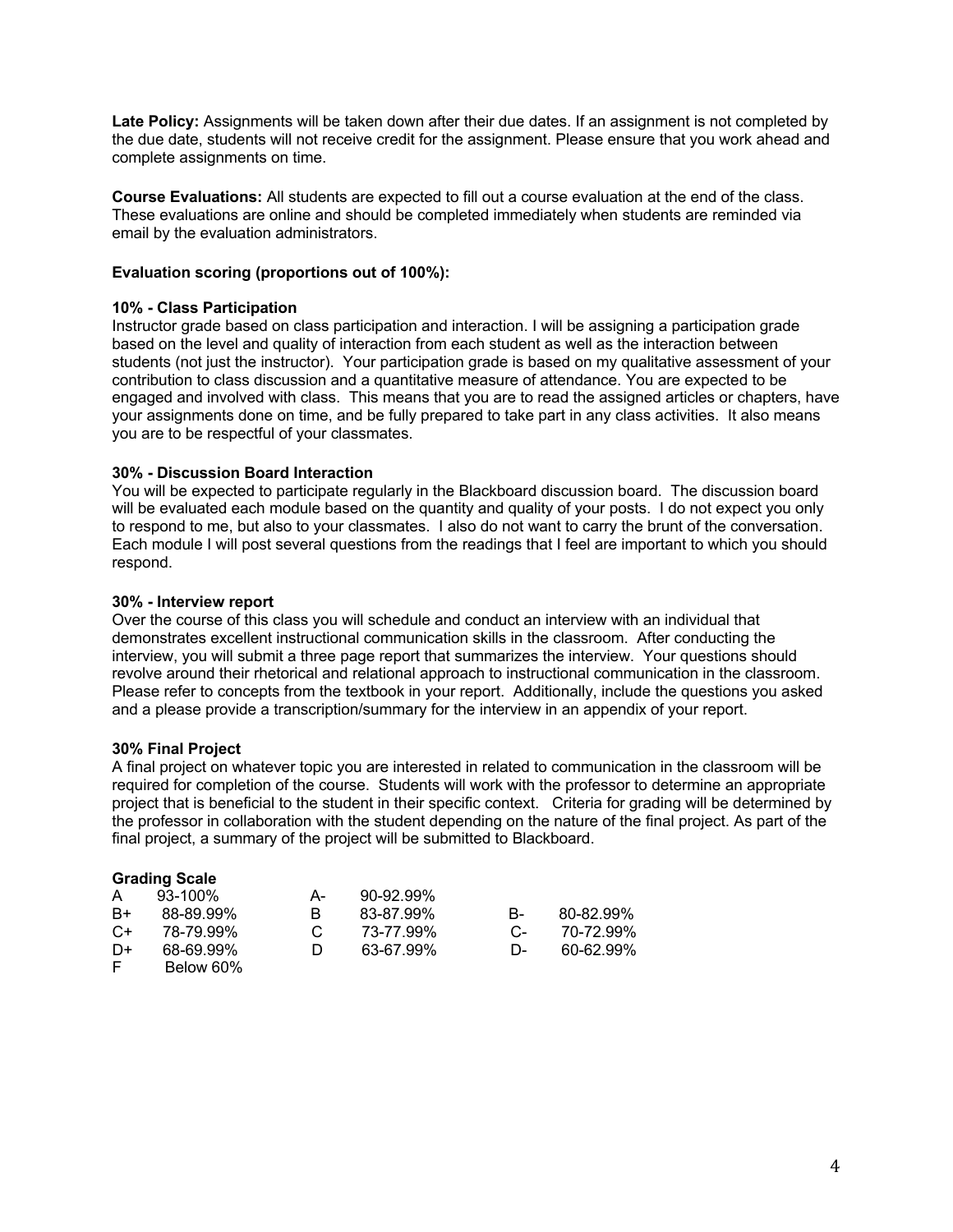### **Tentative Course Schedule:** -------------------------------------------

You are responsible to check on a regular basis for changes in the syllabus in Blackboard.

#### **Introduction and orientation to class – Monday, June 20**

- Objective: Introduction to the course and one another including review of the syllabus. **Assignments** 

- Provide an overview of Blackboard

- introduce yourself in more detail in the discussion board in Blackboard
- Introduce & review syllabus
- Ask questions about the syllabus or course

#### **Module 1 – Tuesday, June 21**

- Objective: Understand the history and study of instructional communication.

Assignments:

- Answer daily question in Blackboard and respond to others

- Ask questions about the syllabus or course

- Have the following read:

- Chapter 1: pp. 1-20

### **Module 2 – Wednesday, June 22**

Objective: Introduction to rhetorical perspectives of instructional communication.

Assignments:

- Answer daily question in Blackboard and respond to others
- Think about topics for Final Project
- Introduce and start Interview and Report Assignment reach out and set up interviews
- Have the following read:
	- Unit 1: pg. 21
	- Chapter 2: pp. 22-37

### **Module 3 – Thursday, June 23**

- Objective: Understand how instructor credibility impacts effective communication in the classroom. Assignments:

- Answer daily question in Blackboard and respond to others

- Schedule and conduct interviews for Interview and Report Assignment
- Have the following read:
	- Chapter 3: pp. 38-50

### **Module 4 – Friday, June 24**

- Objective: Understand the importance of student engagement in the classroom. Assignments:

- Answer daily question in Blackboard and respond to others
- Schedule and conduct interviews for Interview and Report Assignment
- Interview and Report Assignment is due Monday, June 27
- Complete readings
- Have the following read:

- Chapter 4: pp. 51-64

### **Module 5 – Monday, June 27**

- Objective: Understand how to manage instructional dissent in the classroom. Assignments:

- Answer daily question in Blackboard and respond to others
- Submit Interviews and Report assignment in Blackboard
- Have the following read:
	- Chapter 5: pp. 65-79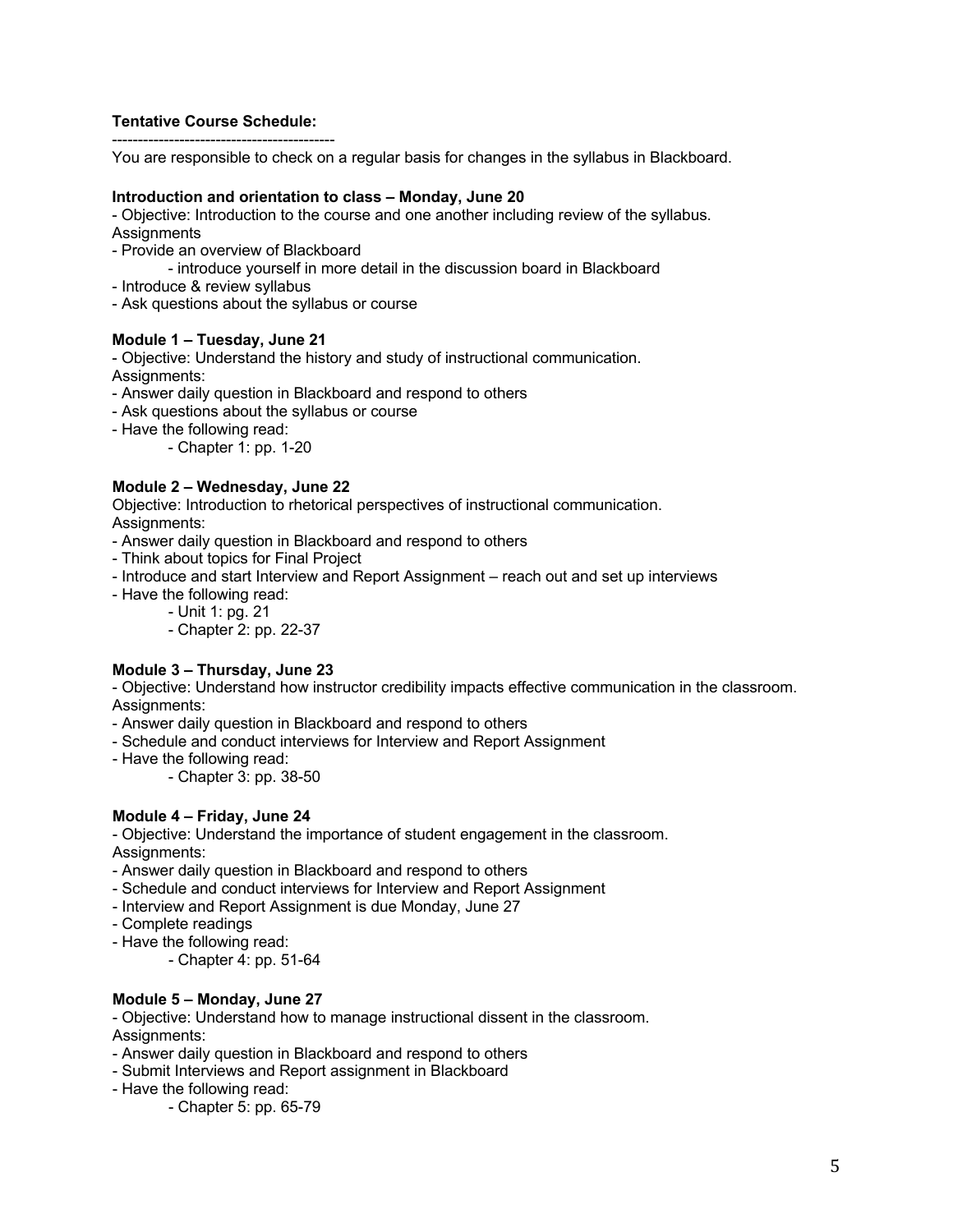# **Module 6 – Tuesday, June 28**

- Objective: Understand student pespectives toward communication in the classroom. Assignments:

- Answer daily question in Blackboard and respond to others
- Think about final project topics
- Introduce Final Project
- Have the following read:
	- Chapter 6: pp. 80-94

# **Module 7 – Wednesday, June 29**

Objective: Understand relational aspects of instructional communication. Assignments:

- Answer daily question in Blackboard and respond to others
- Discuss possible Final Project topics with professor and start project after topic is approved.
- Have the following read:
	- Unit 2: pp. 95-96
	- Chapter 7: pp. 97-111

# **Module 8 – Thursday, June 30**

Objective: Understand how power and influence impact communication in the classroom. Assignments:

- Answer daily question in Blackboard and respond to others
- Discuss possible Final Project topics with professor and start project after topic is approved.
- Submit annotated bibliography assignment
- Have the following read:
	- Chapter 8: pp. 112-125

### **Module 9 – Friday, July 1**

Objective: Understand how rapport impacts communication in instruction. Assignments:

- Answer daily question in Blackboard and respond to others
- Discuss possible Final Project topics with professor and start project after topic is approved.
- Have the following read:
	- Chapter 9: pp. 126-137

### **Module 10 – Tuesday, July 5**

Objective: Understand how emotion affects our communication in the classroom. Assignments:

- Answer daily question in Blackboard and respond to others Get Final Project ideas approved
- Share Final Project topics and progress with class
- Work on final projects
- Have the following read:
	- Chapter 10 pp. 138-150.

### **Module 11 – Wednesday, July 6**

Objective: Understand how social identity affects the instructional context. Assignments:

- Answer daily question in Blackboard and respond to others
- Work on final projects
- Have the following read:
	- Unit 3: pp. 151-157
	- Chapters 11-12 pp. 158-182